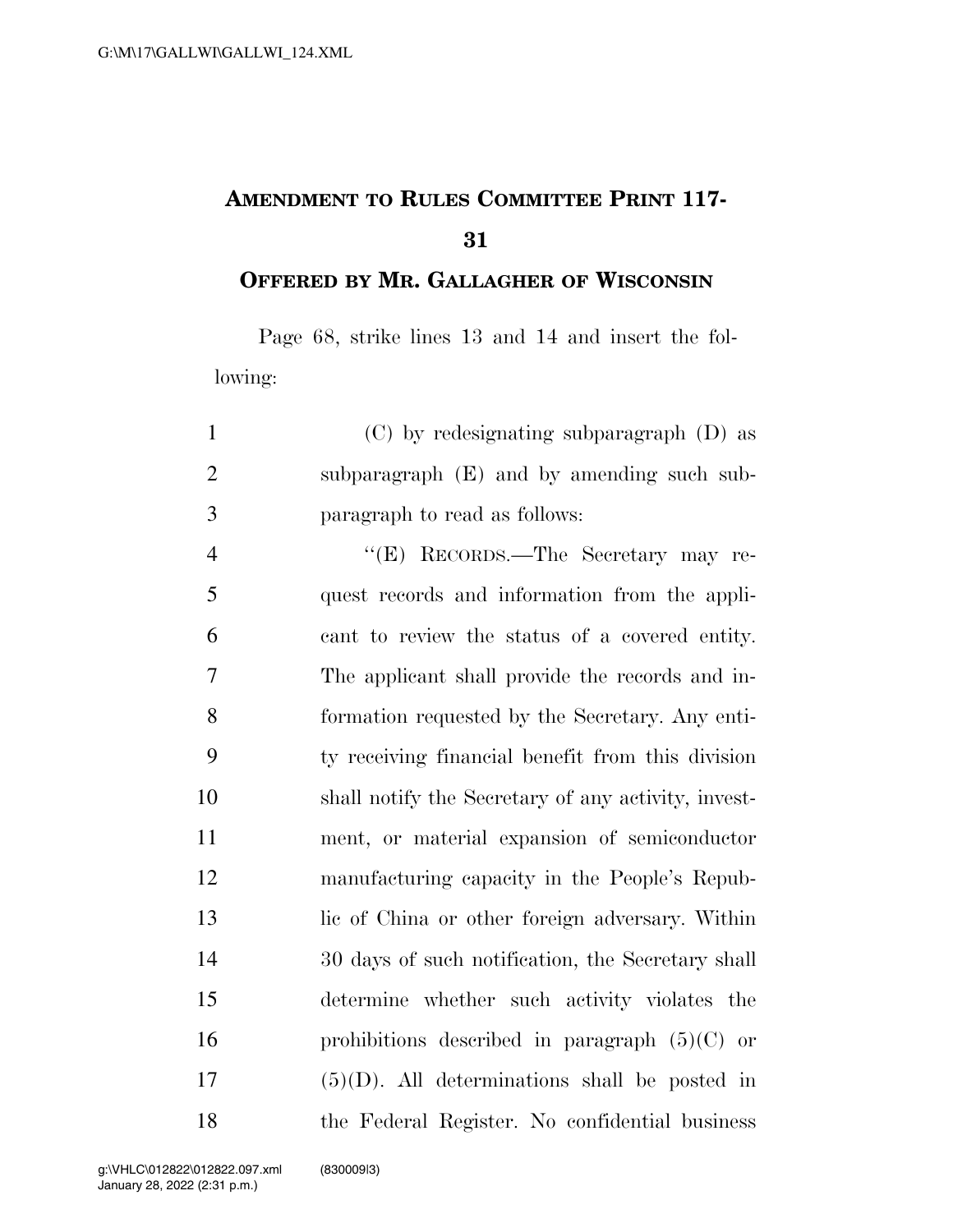| $\mathbf{1}$   |                                                      |
|----------------|------------------------------------------------------|
|                | information shall be posted in the Federal Reg-      |
| $\overline{2}$ | ister."; and                                         |
|                | Page 69, after line 11, by inserting the following:  |
| 3              | $(4)$ in paragraph $(5)$ —                           |
| $\overline{4}$ | $(A)$ in subparagraph $(C)$ , by striking            |
| 5              | "knowingly engages in" and all that follows          |
| 6              | through clause (ii) and inserting "knowingly—        |
| 7              | "(i) makes new investments or mate-                  |
| 8              | rial expansions of semiconductor manufac-            |
| 9              | turing capacity in the People's Republic of          |
| 10             | China or other foreign adversary; or                 |
| 11             | "(ii) engages in any joint research,                 |
| 12             | technology licensing, or investments in any          |
| 13             | entity under the foreign ownership, control,         |
| 14             | or influence of the People's Republic of             |
| 15             | China or other foreign adversary.";                  |
| 16             | (B) by redesignating subparagraphs (D)               |
| 17             | and $(E)$ as subparagraphs $(E)$ and $(F)$ , respec- |
| 18             | tively; and                                          |
| 19             | $(C)$ by inserting after subparagraph $(C)$          |
| 20             | the following:                                       |
| 21             | "(D) PROHIBITION ON USE OF FUNDS.-                   |
| 22             | No funds provided or made available under this       |
| 23             | division shall be used to—                           |